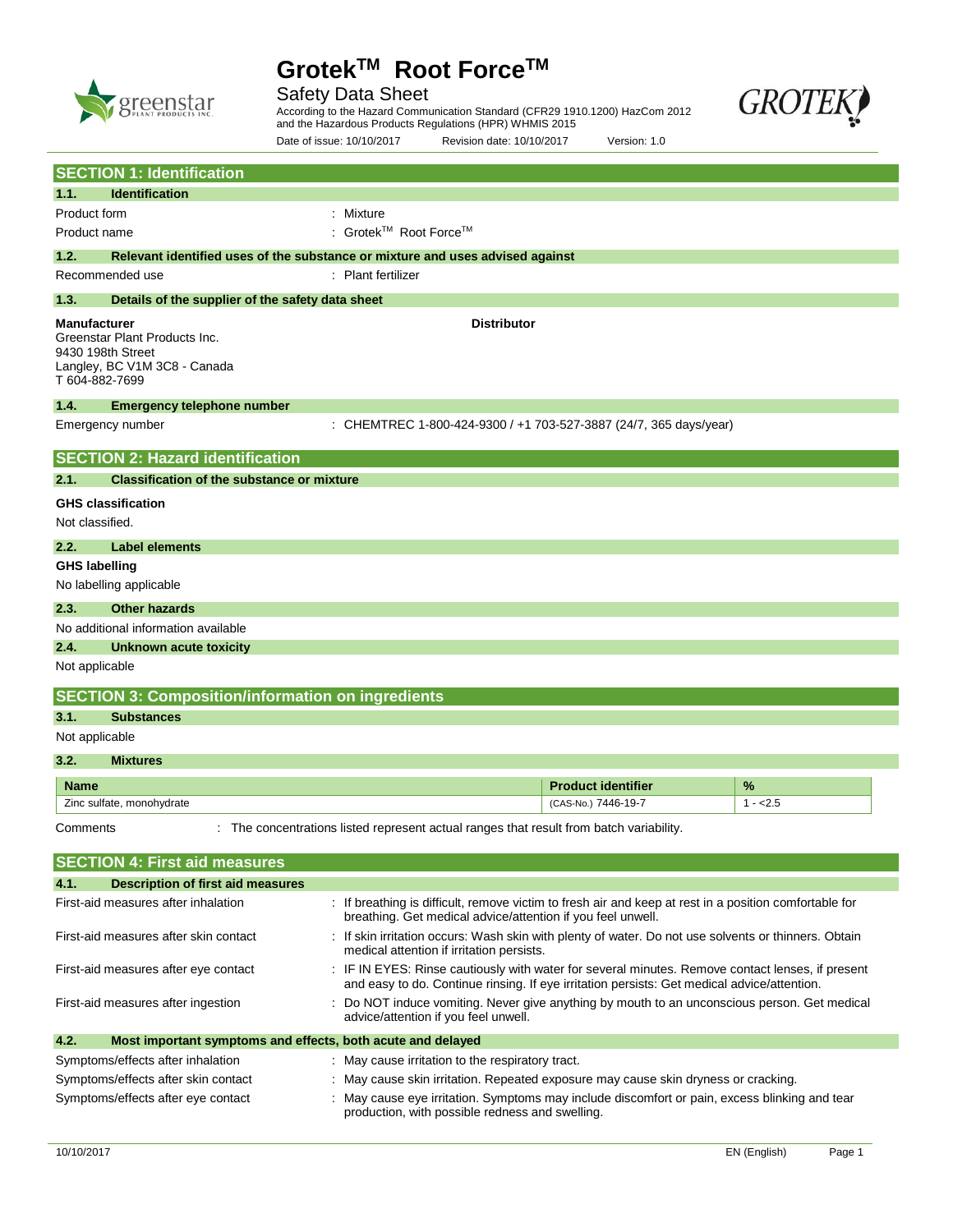Safety Data Sheet

According to the Hazard Communication Standard (CFR29 1910.1200) HazCom 2012 and the Hazardous Products Regulations (HPR) WHMIS 2015

| Symptoms/effects after ingestion |                                                                                     | RUUNIN ON HETIAZAIU OONINIUMUUDI OLAHUAU (OLINZYTYIV.TZVV) HAZOONI ZVTZ ANU METIAZAIUVUS FIVUUUS NEYUIAMOIS (HFN) VYHIVIIS ZVTJ<br>: May be harmful if swallowed. May cause gastrointestinal irritation, nausea, vomiting and<br>diarrhea.                                                                                                                                                  |  |  |
|----------------------------------|-------------------------------------------------------------------------------------|---------------------------------------------------------------------------------------------------------------------------------------------------------------------------------------------------------------------------------------------------------------------------------------------------------------------------------------------------------------------------------------------|--|--|
| 4.3.                             |                                                                                     | Indication of any immediate medical attention and special treatment needed                                                                                                                                                                                                                                                                                                                  |  |  |
|                                  |                                                                                     | Symptoms may be delayed. In case of accident or if you feel unwell, seek medical advice immediately (show the label where possible).                                                                                                                                                                                                                                                        |  |  |
|                                  | <b>SECTION 5: Firefighting measures</b>                                             |                                                                                                                                                                                                                                                                                                                                                                                             |  |  |
| 5.1.                             | <b>Extinguishing media</b>                                                          |                                                                                                                                                                                                                                                                                                                                                                                             |  |  |
|                                  | Suitable extinguishing media                                                        | : Chemical powder. Carbon dioxide. On large fires use water spray, fog or foam.                                                                                                                                                                                                                                                                                                             |  |  |
|                                  | Unsuitable extinguishing media                                                      | : Do not use a solid water stream as it may scatter and spread fire.                                                                                                                                                                                                                                                                                                                        |  |  |
| 5.2.                             | Special hazards arising from the substance or mixture                               |                                                                                                                                                                                                                                                                                                                                                                                             |  |  |
| Fire hazard                      |                                                                                     | : Fire will produce dense black smoke. Products of combustion may include, and are not limited<br>to: oxides of carbon.                                                                                                                                                                                                                                                                     |  |  |
| Reactivity                       |                                                                                     | : No dangerous reactions known under normal conditions of use.                                                                                                                                                                                                                                                                                                                              |  |  |
| 5.3.                             | <b>Advice for firefighters</b>                                                      |                                                                                                                                                                                                                                                                                                                                                                                             |  |  |
|                                  | Firefighting instructions                                                           | : Cool closed containers exposed to fire with water spray.                                                                                                                                                                                                                                                                                                                                  |  |  |
|                                  | Protection during firefighting                                                      | : Keep upwind of fire. Wear full fire fighting turn-out gear (full Bunker gear) and respiratory<br>protection (SCBA).                                                                                                                                                                                                                                                                       |  |  |
|                                  | <b>SECTION 6: Accidental release measures</b>                                       |                                                                                                                                                                                                                                                                                                                                                                                             |  |  |
| 6.1.                             |                                                                                     | Personal precautions, protective equipment and emergency procedures                                                                                                                                                                                                                                                                                                                         |  |  |
|                                  | General measures                                                                    | : Use personal protection recommended in Section 8. Isolate the hazard area and deny entry to<br>unnecessary and unprotected personnel.                                                                                                                                                                                                                                                     |  |  |
| 6.1.1.                           | For non-emergency personnel                                                         |                                                                                                                                                                                                                                                                                                                                                                                             |  |  |
|                                  | No additional information available                                                 |                                                                                                                                                                                                                                                                                                                                                                                             |  |  |
| 6.1.2.                           | For emergency responders                                                            |                                                                                                                                                                                                                                                                                                                                                                                             |  |  |
|                                  | No additional information available                                                 |                                                                                                                                                                                                                                                                                                                                                                                             |  |  |
| 6.2.                             | <b>Environmental precautions</b>                                                    |                                                                                                                                                                                                                                                                                                                                                                                             |  |  |
|                                  | Prevent entry to sewers and public waters.                                          |                                                                                                                                                                                                                                                                                                                                                                                             |  |  |
| 6.3.                             | Methods and material for containment and cleaning up                                |                                                                                                                                                                                                                                                                                                                                                                                             |  |  |
|                                  | For containment                                                                     | : Absorb and/or contain spill with inert material (sand, vermiculite or other appropriate material),<br>then place in suitable container. Do not flush into surface water or sewer system. Wear<br>recommended personal protective equipment.                                                                                                                                               |  |  |
|                                  | Methods for cleaning up                                                             | Sweep or shovel spills into appropriate container for disposal.                                                                                                                                                                                                                                                                                                                             |  |  |
| 6.4.                             | <b>Reference to other sections</b>                                                  |                                                                                                                                                                                                                                                                                                                                                                                             |  |  |
|                                  | For further information refer to section 8: "Exposure controls/personal protection" |                                                                                                                                                                                                                                                                                                                                                                                             |  |  |
|                                  | <b>SECTION 7: Handling and storage</b>                                              |                                                                                                                                                                                                                                                                                                                                                                                             |  |  |
| 7.1.                             | <b>Precautions for safe handling</b>                                                |                                                                                                                                                                                                                                                                                                                                                                                             |  |  |
|                                  | Precautions for safe handling                                                       | : Avoid contact with skin and eyes. Avoid breathing dust/fume/gas/mist/vapours/spray. Do not                                                                                                                                                                                                                                                                                                |  |  |
|                                  |                                                                                     | swallow. Handle and open container with care. When using do not eat, drink or smoke. Never<br>use pressure to empty container.                                                                                                                                                                                                                                                              |  |  |
|                                  | Hygiene measures                                                                    | : Wash contaminated clothing before reuse. Always wash hands after handling the product.                                                                                                                                                                                                                                                                                                    |  |  |
| 7.2.                             | Conditions for safe storage, including any incompatibilities                        |                                                                                                                                                                                                                                                                                                                                                                                             |  |  |
|                                  | Storage conditions                                                                  | : Keep out of the reach of children. Keep container tightly closed. Keep away from heat. Keep<br>away from ignition sources. Protect from sunlight. Keep away from oxidising agents and<br>strongly alkaline and strongly acidic materials. Store in a dry, cool and well-ventilated place.<br>Containers which are opened should be properly resealed and kept upright to prevent leakage. |  |  |
|                                  | Storage temperature                                                                 | : $5 - 35$ °C (41 - 95 °F)                                                                                                                                                                                                                                                                                                                                                                  |  |  |
|                                  | <b>SECTION 8: Exposure controls/personal protection</b>                             |                                                                                                                                                                                                                                                                                                                                                                                             |  |  |
| 8.1.                             | <b>Control parameters</b>                                                           |                                                                                                                                                                                                                                                                                                                                                                                             |  |  |
|                                  | Zinc sulfate, monohydrate (7446-19-7)                                               |                                                                                                                                                                                                                                                                                                                                                                                             |  |  |
|                                  | Not applicable                                                                      |                                                                                                                                                                                                                                                                                                                                                                                             |  |  |
|                                  |                                                                                     |                                                                                                                                                                                                                                                                                                                                                                                             |  |  |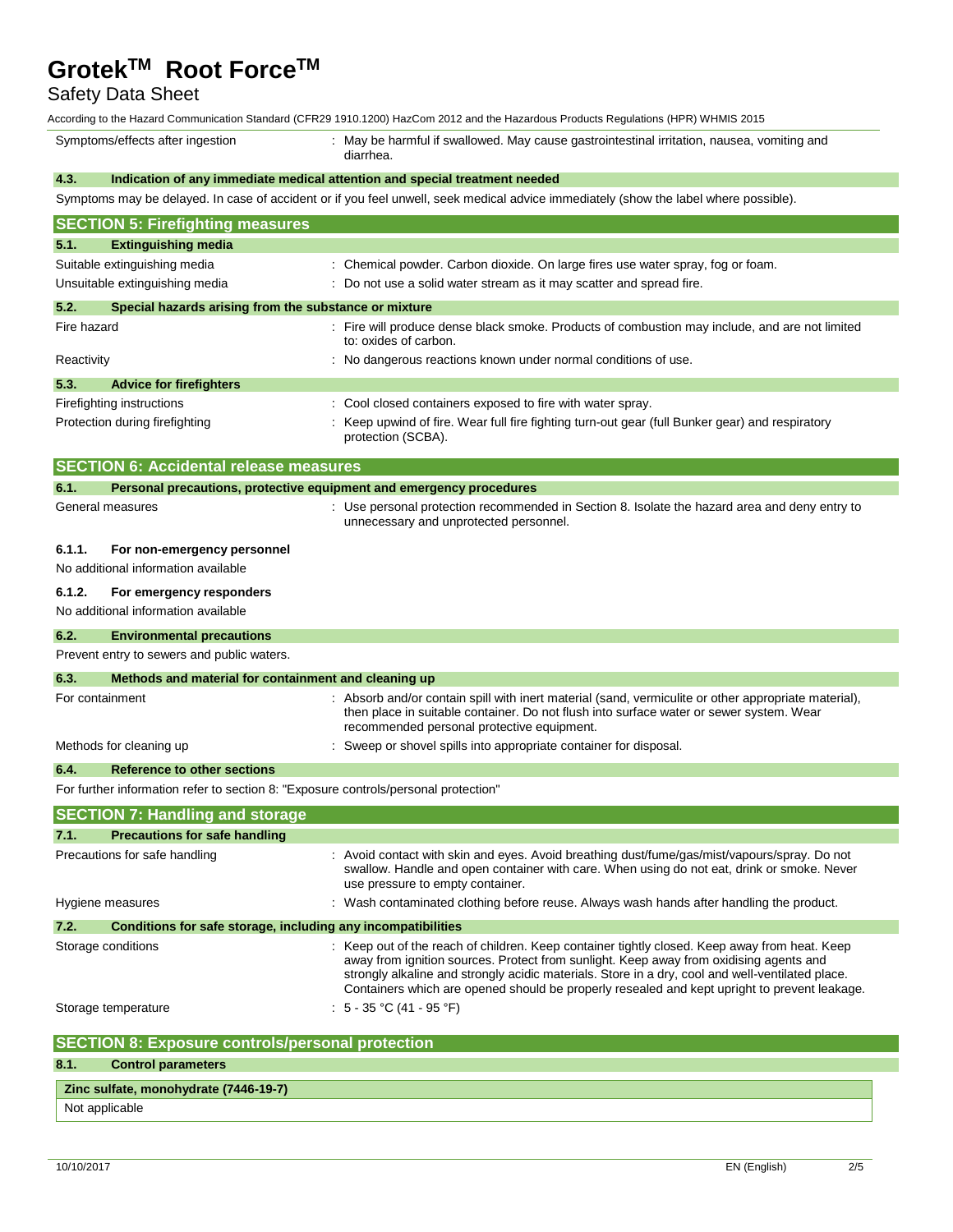# Safety Data Sheet

According to the Hazard Communication Standard (CFR29 1910.1200) HazCom 2012 and the Hazardous Products Regulations (HPR) WHMIS 2015

| 8.2.<br><b>Exposure controls</b> |                                                                                                                                                                                                                                                  |  |
|----------------------------------|--------------------------------------------------------------------------------------------------------------------------------------------------------------------------------------------------------------------------------------------------|--|
| Appropriate engineering controls | : Ensure good ventilation of the work station.                                                                                                                                                                                                   |  |
| Hand protection                  | : None necessary under normal conditions of use. Wear gloves if handling large quantities.                                                                                                                                                       |  |
| Eye protection                   | : Safety glasses or goggles are recommended when using product.                                                                                                                                                                                  |  |
| Skin and body protection         | : Wear suitable protective clothing. Safety footwear.                                                                                                                                                                                            |  |
| Respiratory protection           | : In case of insufficient ventilation, wear suitable respiratory equipment. Respirator selection<br>must be based on known or anticipated exposure levels, the hazards of the product and the<br>safe working limits of the selected respirator. |  |
| Environmental exposure controls  | : Avoid release to the environment.                                                                                                                                                                                                              |  |
| Other information                | Handle in accordance with good industrial hygiene and safety procedures. Do not eat, drink or<br>smoke when using this product.                                                                                                                  |  |

## **SECTION 9: Physical and chemical properties**

| 9.1.<br>Information on basic physical and chemical properties |                       |
|---------------------------------------------------------------|-----------------------|
| Physical state                                                | : Liquid              |
| Appearance                                                    | : Liquid / Brown      |
| Colour                                                        | : Brown               |
| Odour                                                         | Characteristic        |
| Odour threshold                                               | : No data available   |
| рH                                                            | $: 8 - 9$             |
| Melting point                                                 | : No data available   |
| Freezing point                                                | : No data available   |
| Boiling point                                                 | : No data available   |
| Flash point                                                   | : > 60 °C (> 140 °F)  |
| Relative evaporation rate (butylacetate=1)                    | : No data available   |
| Flammability (solid, gas)                                     | : No data available   |
| Vapour pressure                                               | : No data available   |
| Relative vapour density at 20 °C                              | : No data available   |
| Relative density                                              | $: 1.05 - 1.08$ kg/1L |
| Solubility                                                    | : Water: 100 %        |
| Partition coefficient n-octanol/water                         | : No data available   |
| Auto-ignition temperature                                     | : No data available   |
| Decomposition temperature                                     | : No data available   |
| Viscosity, kinematic                                          | : No data available   |
| Viscosity, dynamic                                            | : No data available   |
| <b>Explosive limits</b>                                       | : No data available   |
| Explosive properties                                          | No data available     |
| Oxidising properties                                          | : No data available   |
|                                                               |                       |

### **9.2. Other information**

No additional information available

| <b>SECTION 10: Stability and reactivity</b>                  |            |  |  |
|--------------------------------------------------------------|------------|--|--|
| 10.1.                                                        | Reactivity |  |  |
| No dangerous reactions known under normal conditions of use. |            |  |  |

## **10.2. Chemical stability**

Stable under normal conditions.

### **10.3. Possibility of hazardous reactions**

No dangerous reactions known under normal conditions of use.

## **10.4. Conditions to avoid**

Heat. Incompatible materials.

#### **10.5. Incompatible materials**

Keep away from oxidising agents and strongly alkaline and strongly acidic materials to prevent the possibility of exothermic reaction.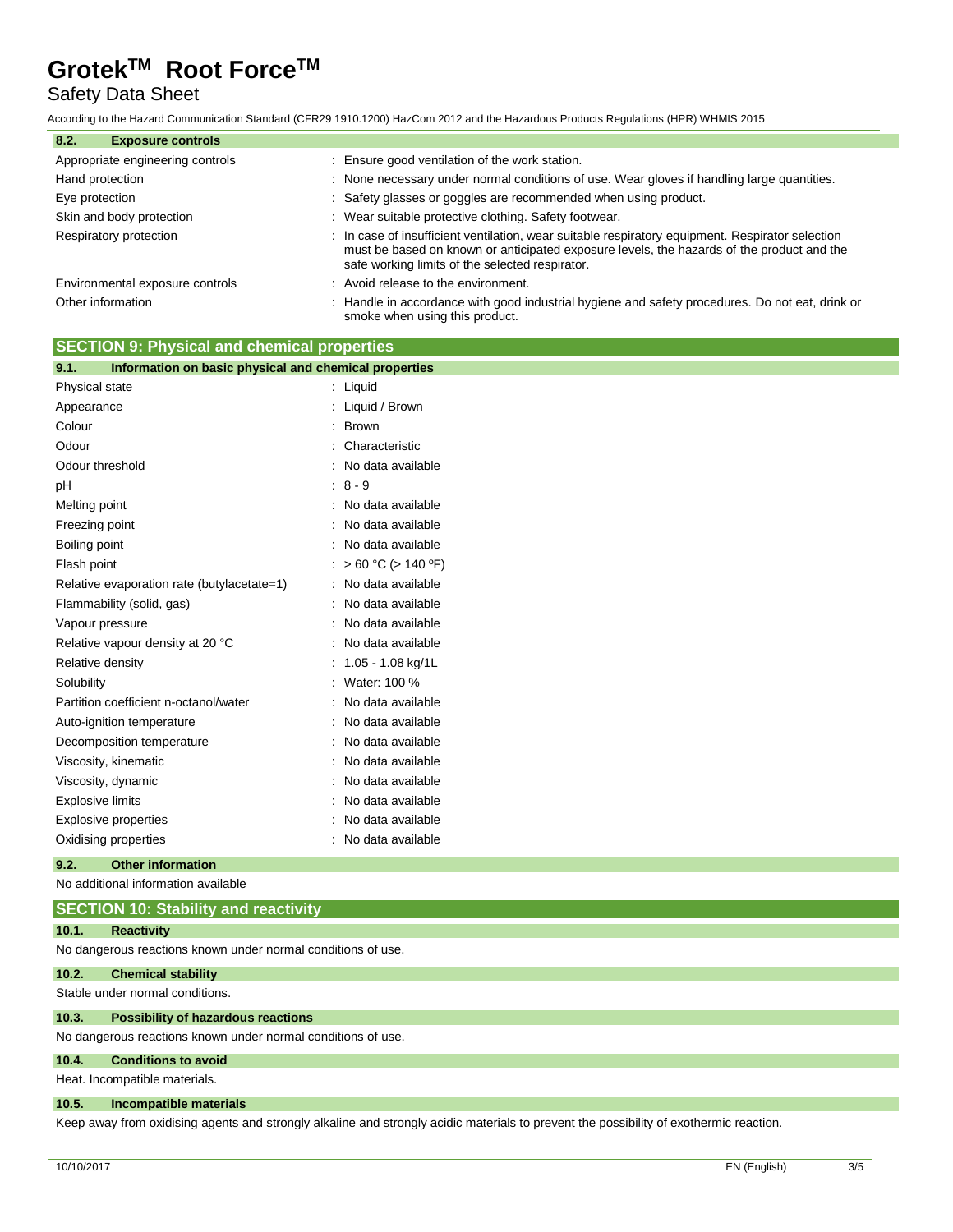# Safety Data Sheet

According to the Hazard Communication Standard (CFR29 1910.1200) HazCom 2012 and the Hazardous Products Regulations (HPR) WHMIS 2015

| <b>Hazardous decomposition products</b><br>10.6.       |                                                                                                                                                  |  |  |  |
|--------------------------------------------------------|--------------------------------------------------------------------------------------------------------------------------------------------------|--|--|--|
| May include, and are not limited to: oxides of carbon. |                                                                                                                                                  |  |  |  |
| <b>SECTION 11: Toxicological information</b>           |                                                                                                                                                  |  |  |  |
| Information on toxicological effects<br>11.1.          |                                                                                                                                                  |  |  |  |
| Acute toxicity (oral)                                  | : Not classified.                                                                                                                                |  |  |  |
| Acute toxicity (dermal)                                | : Not classified.                                                                                                                                |  |  |  |
| Acute toxicity (inhalation)                            | : Not classified.                                                                                                                                |  |  |  |
| Skin corrosion/irritation                              | : Not classified.                                                                                                                                |  |  |  |
|                                                        | pH: 8 - 9                                                                                                                                        |  |  |  |
| Serious eye damage/irritation                          | : Not classified.                                                                                                                                |  |  |  |
|                                                        | pH: 8 - 9                                                                                                                                        |  |  |  |
| Respiratory or skin sensitisation                      | : Not classified.                                                                                                                                |  |  |  |
| Germ cell mutagenicity                                 | : Not classified.                                                                                                                                |  |  |  |
| Carcinogenicity                                        | : Not classified.                                                                                                                                |  |  |  |
| Reproductive toxicity                                  | : Not classified.                                                                                                                                |  |  |  |
| STOT-single exposure                                   | : Not classified.                                                                                                                                |  |  |  |
| STOT-repeated exposure                                 | : Not classified.                                                                                                                                |  |  |  |
| Aspiration hazard                                      | : Not classified.                                                                                                                                |  |  |  |
| Symptoms/effects after inhalation                      | : May cause irritation to the respiratory tract.                                                                                                 |  |  |  |
| Symptoms/effects after skin contact                    | : May cause skin irritation. Repeated exposure may cause skin dryness or cracking.                                                               |  |  |  |
| Symptoms/effects after eye contact                     | : May cause eye irritation. Symptoms may include discomfort or pain, excess blinking and tear<br>production, with possible redness and swelling. |  |  |  |
| Symptoms/effects after ingestion                       | : May be harmful if swallowed. May cause gastrointestinal irritation, nausea, vomiting and<br>diarrhea.                                          |  |  |  |
| Other information                                      | : Likely routes of exposure: ingestion, inhalation, skin and eye.                                                                                |  |  |  |

# **SECTION 12: Ecological information**

| 12.1.                                      | <b>Toxicity</b>                                   |                                                      |  |
|--------------------------------------------|---------------------------------------------------|------------------------------------------------------|--|
| Ecology - general                          |                                                   | : Harmful to aquatic life with long lasting effects. |  |
| 12.2.                                      | <b>Persistence and degradability</b>              |                                                      |  |
|                                            | Grotek™ Root Force™                               |                                                      |  |
|                                            | Persistence and degradability<br>Not established. |                                                      |  |
| 12.3.                                      | <b>Bioaccumulative potential</b>                  |                                                      |  |
| Grotek™ Root Force™                        |                                                   |                                                      |  |
|                                            | Bioaccumulative potential<br>Not established.     |                                                      |  |
| 12.4.                                      | <b>Mobility in soil</b>                           |                                                      |  |
|                                            | No additional information available               |                                                      |  |
| 12.5.                                      | Other adverse effects                             |                                                      |  |
| Effect on the global warming               |                                                   | : No known effects from this product.                |  |
| Other information                          |                                                   | : No other effects known.                            |  |
| <b>SECTION 13: Disposal considerations</b> |                                                   |                                                      |  |

## **13.1. Waste treatment methods**

Product/Packaging disposal recommendations : Dispose in a safe manner in accordance with local/national regulations.

## **SECTION 14: Transport information**

## **Department of Transportation (DOT) and Transportation of Dangerous Goods (TDG)**

In accordance with DOT/TDG

Not regulated